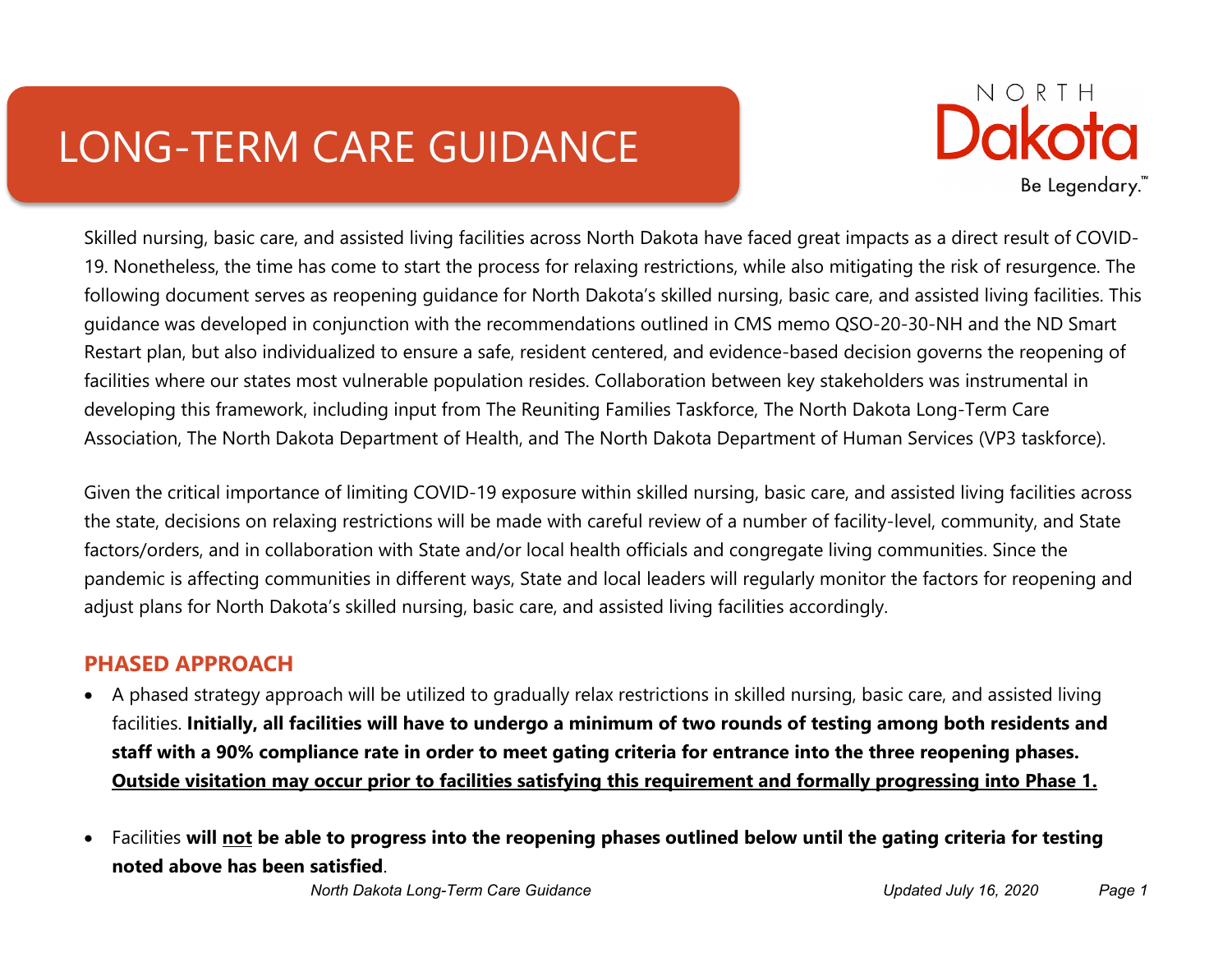## **FACTORS THAT WILL BE EVALUATED**

Factors that will be evaluated when determining entrance for gating criteria in the North Dakota phased reopening approach for skilled nursing, basic care, and assisted living facilities, includes:

**Case status in the county:** Based on the counties current risk level (**Yellow, Green, or Blue**) on the color-coded health guidance system in the ND Smart Restart Plan. Refer to statewide map for your county's current designation.

Case status in the facility: Absence of any new onset of COVID-19 cases within residents, such as a resident acquiring COVID-19 within a skilled nursing, basic care, and/or assisted living facility.

**Adequate staffing:** The facility is not currently under a contingency staffing plan and a risk assessment has been completed for staff holding multiple jobs.

**Access to adequate testing:** The facility will have a testing plan in place based on contingencies informed by the Centers for Disease Control and Prevention (CDC). At a minimum, the plan will encompass the following components:

- The capacity for all residents to receive a single baseline COVID-19 test. Similarly, the capacity for residents to be tested upon identification of symptoms consistent with COVID-19.
- The capacity for all facility staff members to receive a single baseline COVID-19 test. Similarly, the capacity for staff to be tested upon identification of symptoms consistent with COVID-19. In addition, capacity for staff to be tested upon identification of a resident with new onset of COVID-19 within the facility.
- A procedure for addressing residents or staff that refuses or is unable to be tested (e.g., symptomatic resident refusing testing in a facility with positive COVID-19 cases should be treated as positive). A compliance rate of 90% among residents and staff is necessary in order to continue progression through the various reopening phases.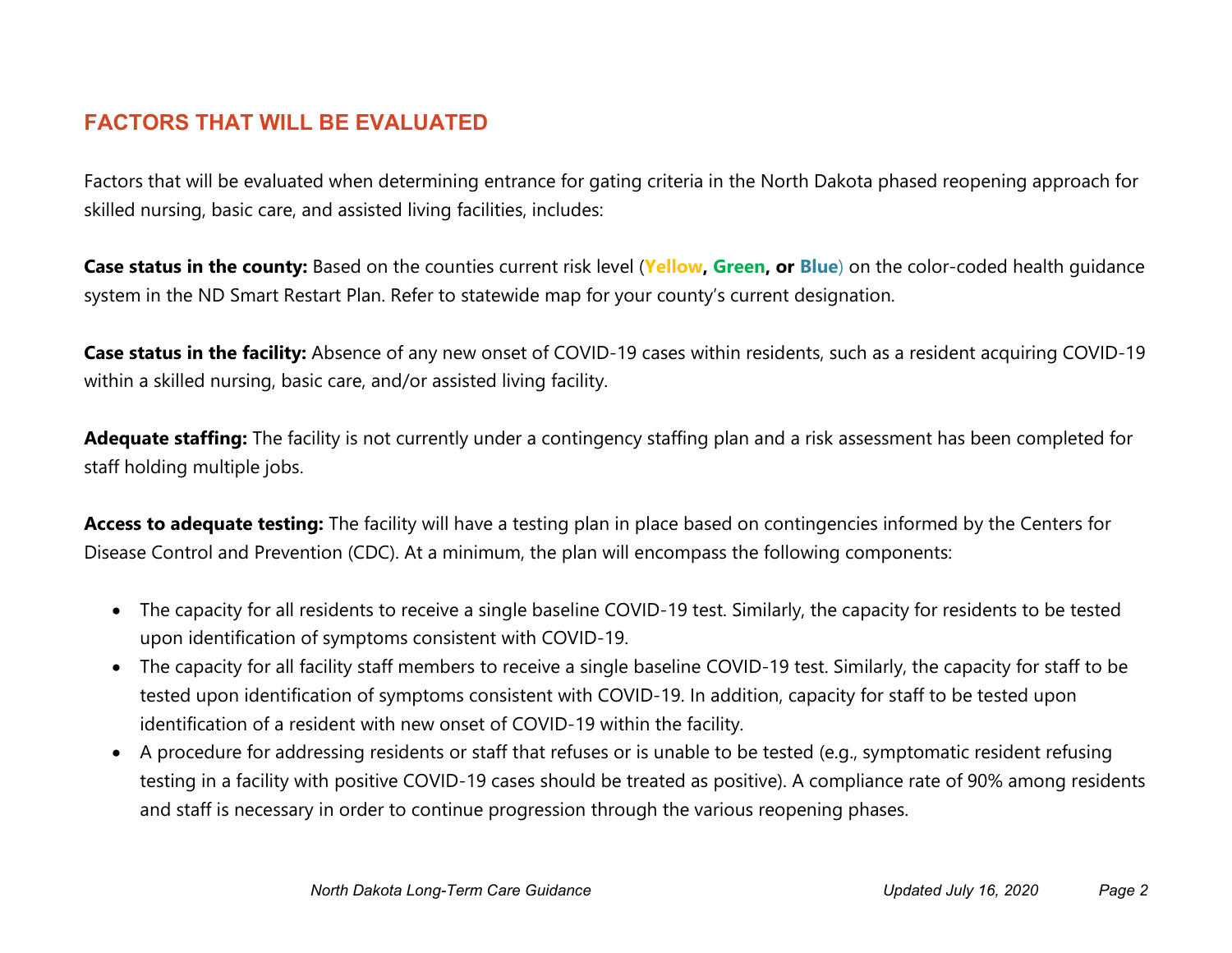**Adequate ability to screen:** Implementation of screening protocols for all staff, each resident, and all persons entering the facility, such as vendors, volunteers, and/or visitors.

**Universal source control:** Visitors and staff will at a minimum wear a clean, cloth face covering or facemask, maintain social distancing, and perform appropriate hand hygiene upon entrance to the facility. Direct care staff should continue to utilize a surgical mask per CDC recommendations. If a visitor or staff is unable or unwilling to maintain these precautions (such as young children), their ability to enter the facility will be restricted. Restrict the amount of visitor and staff movement throughout the facility at a given time to mitigate potential spread of COVID-19 (e.g. eliminating visits in common areas or dining rooms, establishing visitor thresholds, modifying employee break rooms, etc.).

**Access to adequate Personal Protective Equipment (PPE):** All staff and visitors will wear appropriate PPE when indicated and have facility defined par levels on-hand to appropriately care for COVID-19 residents.

**Local hospital capacity:** Ability for the local hospital to accept transfers from facilities, if medically indicated.

**Phases of Reopening:** Easing of restrictions will occur via a phased approach. All skilled nursing, basic care, and assisted living facilities across North Dakota are currently considered to be in the highest level of vigilance. Initial lifting of restrictions will focus on an internal approach in Phase 1 and then evolve to include external components in Phases 2 and 3. It is of importance to note, progression through the phases outlined below creates an increased risk of a facility being subjected to COVID-19 exposure and therefore must be done in a mindful manner. Facilities will also be given the flexibility and discretion to adopt more stringent guidelines if they so choose. **Nonetheless, it is vital that the level of stringency exercised by facilities does not infringe upon a resident's right. For instance, the resident may leave the congregate living setting, while understanding it comes with the inherent risk of enhanced infection control measures upon return, including the potential for isolation.** Prior to any movement in phases, each facility will collaborate with the VP3 taskforce to review that gating criteria for advancement has been satisfied. **Families will be notified by each facility when criteria have been met and provided with corresponding dates for when changes will be occurring to their individual visitation and service guidance.**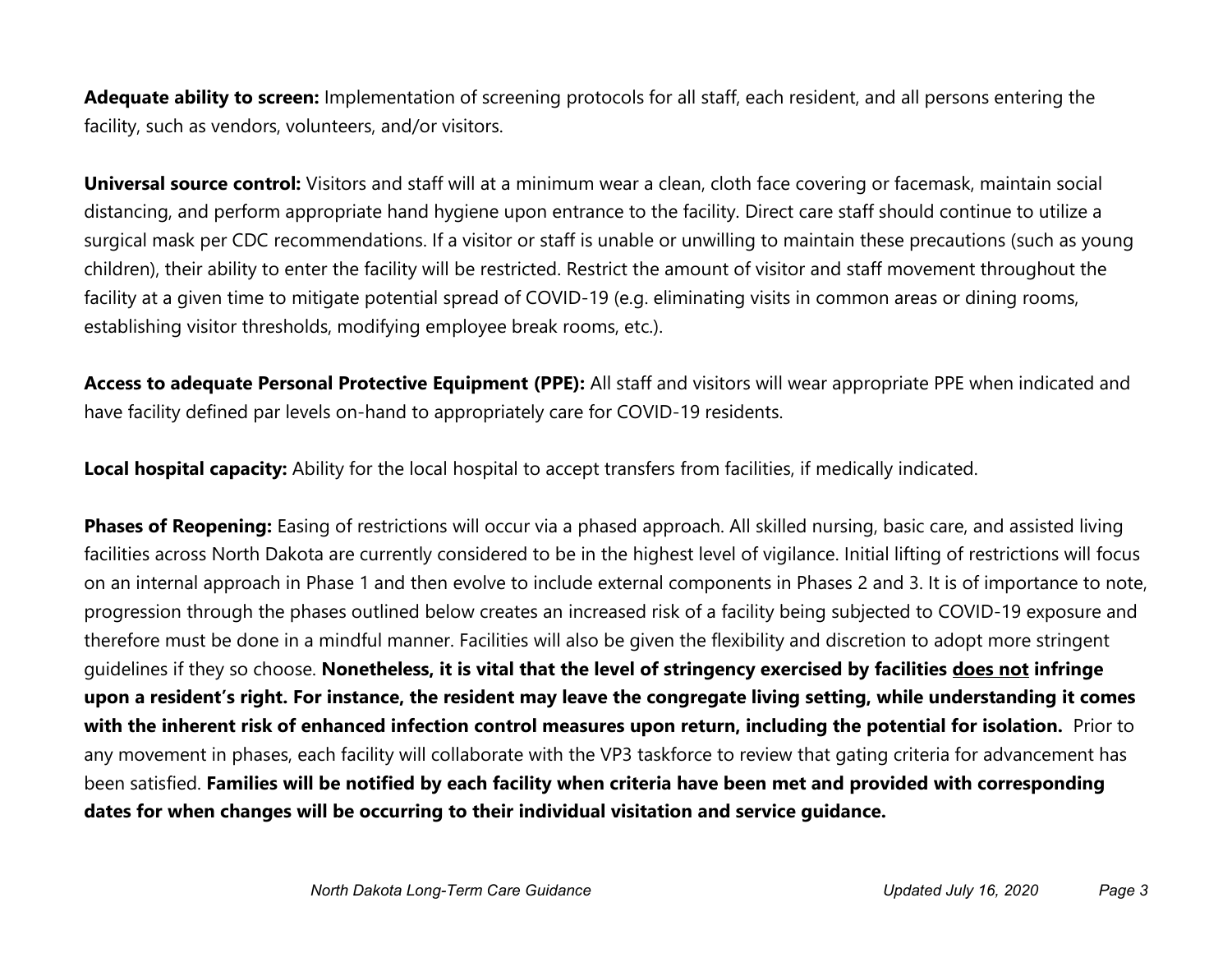# **CONTACTS IF YOU HAVE QUESTIONS**

If you have any facility specific questions regarding the reopening phases or feel as though your facility is ready to progress into the phased approach, please reach out to one of the VP3 State Regional Coordinators during normal business hours at the number or email provided below:

- Rosanne Schmidt (701) 328-8234 or [rosschmidt@nd.gov](mailto:rosschmidt@nd.gov)
- Seth Fisher (701) 328-8232 or [sefisher@nd.gov](mailto:sefisher@nd.gov)
- Jan Kamphuis (701) 328-8239 or *jkamphuis@nd.gov*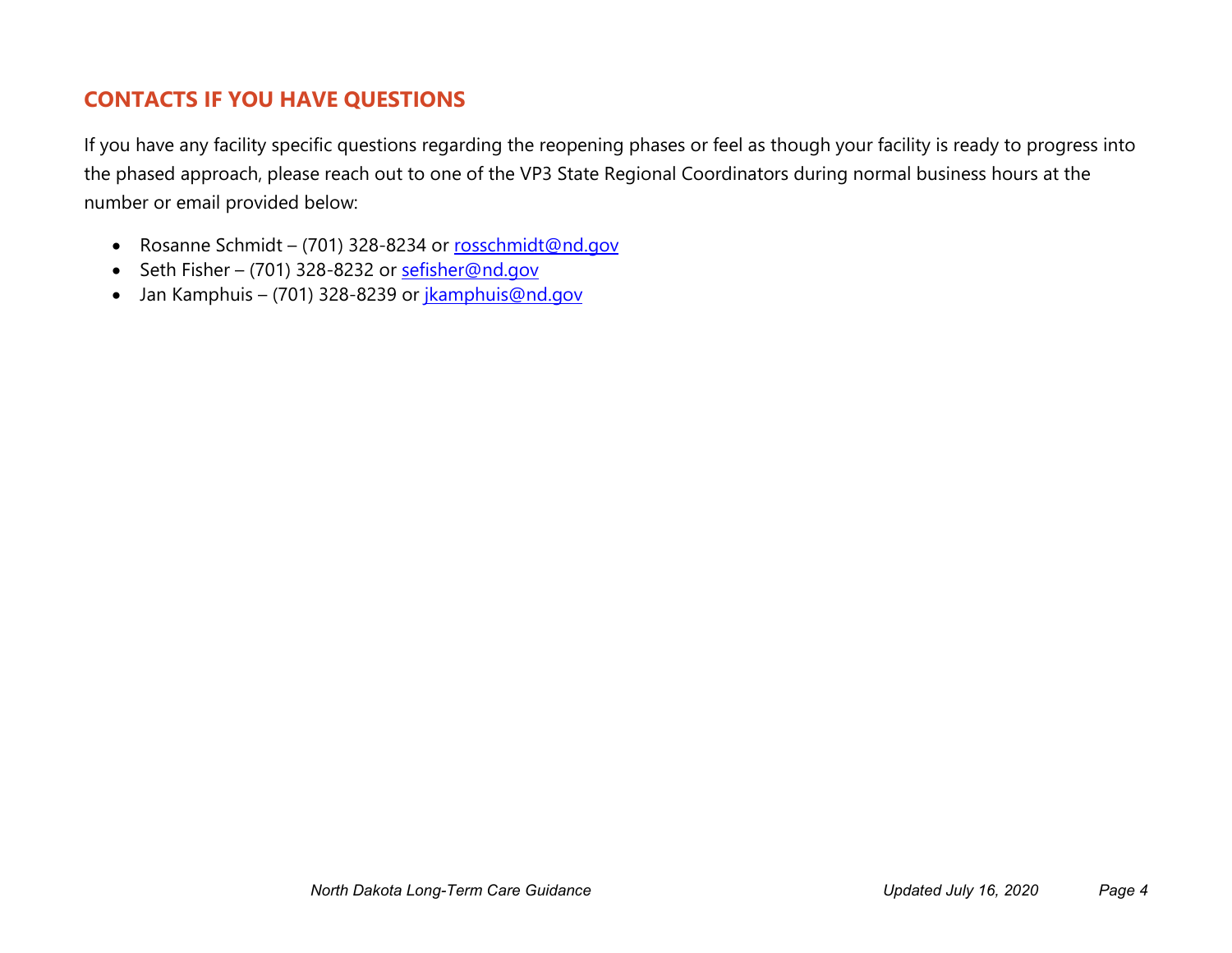### **PHASE 1**

| <b>Status</b>                                                                                                                                    | <b>Gating Criteria for Entrance</b>                                                                                                                                                                                                                                                                                                                                                                                                                                                                                                                                        | <b>Visitation and Service Guidance</b>                                                                                                                                                                                                                                                                                                                                                                                                                                                                                                                                                                                                                                                                                                                                                                                                                                                                                                                                                                                                                                                                                                                                                                                                                                                                                                                                                                                                                                                                                                                                                                                                                                                                                                                   |
|--------------------------------------------------------------------------------------------------------------------------------------------------|----------------------------------------------------------------------------------------------------------------------------------------------------------------------------------------------------------------------------------------------------------------------------------------------------------------------------------------------------------------------------------------------------------------------------------------------------------------------------------------------------------------------------------------------------------------------------|----------------------------------------------------------------------------------------------------------------------------------------------------------------------------------------------------------------------------------------------------------------------------------------------------------------------------------------------------------------------------------------------------------------------------------------------------------------------------------------------------------------------------------------------------------------------------------------------------------------------------------------------------------------------------------------------------------------------------------------------------------------------------------------------------------------------------------------------------------------------------------------------------------------------------------------------------------------------------------------------------------------------------------------------------------------------------------------------------------------------------------------------------------------------------------------------------------------------------------------------------------------------------------------------------------------------------------------------------------------------------------------------------------------------------------------------------------------------------------------------------------------------------------------------------------------------------------------------------------------------------------------------------------------------------------------------------------------------------------------------------------|
| Phase $1 -$<br>A minimum<br>of 14 days<br>must be<br>spent in this<br>phase, prior<br>to<br>consideration<br>for<br>progression<br>into Phase 2. | Facilities county is currently identified<br>as being at a moderate-risk level on<br>the statewide map (Yellow).<br>There has been no new onset of<br>COVID-19 cases acquired among<br>residents while in the facility since the<br>last round of serial testing.<br>The facility has adequate staffing,<br>access to adequate testing, and<br>access to adequate PPE as defined<br>above.<br>Referral hospital(s) have bed capacity.<br>The facility has undergone at a<br>minimum two rounds of testing<br>among both residents and staff with a<br>90% compliance rate. | Visitation within the facility is prohibited, except for<br>$\bullet$<br>compassionate end-of-life care situations. In those limited<br>situations, visitors need to adhere to the universal source control<br>guidance shared above. Scheduled outside visitation should<br>continue to occur between residents and their families while<br>exercising social distancing, donning of a clean, cloth face<br>covering or facemask, and performing appropriate hand hygiene.<br>Restrict entry of non-essential healthcare personnel into the<br>$\bullet$<br>facility.<br>Communal dining may occur for COVID-19 negative residents<br>$\bullet$<br>while exercising social distancing (limiting the number of people<br>at tables and spaced by at least 6 feet).<br>Non-medically necessary trips outside the facility should be<br>$\bullet$<br>avoided.<br>Limited group activities may occur internally for COVID-19<br>$\bullet$<br>negative residents while exercising social distancing, donning a<br>clean, cloth face covering or facemask, and performing<br>appropriate hand hygiene.<br>100% screening of all individuals entering the facility, including<br>$\bullet$<br>facility staff prior to the beginning of their shift.<br>100% screening occurs for all residents twice daily.<br>$\bullet$<br>Universal source control measures outlined above are adhered to<br>$\bullet$<br>by everyone within the facility and consistent with current CDC<br>quidance on the use of PPE.<br>A dedicated space in the facility is setup for cohorting and<br>$\bullet$<br>managing care for residents with COVID-19 or the facility has an<br>operational plan for COVID-19 residents identified within their<br>Emergency Preparedness Plan. |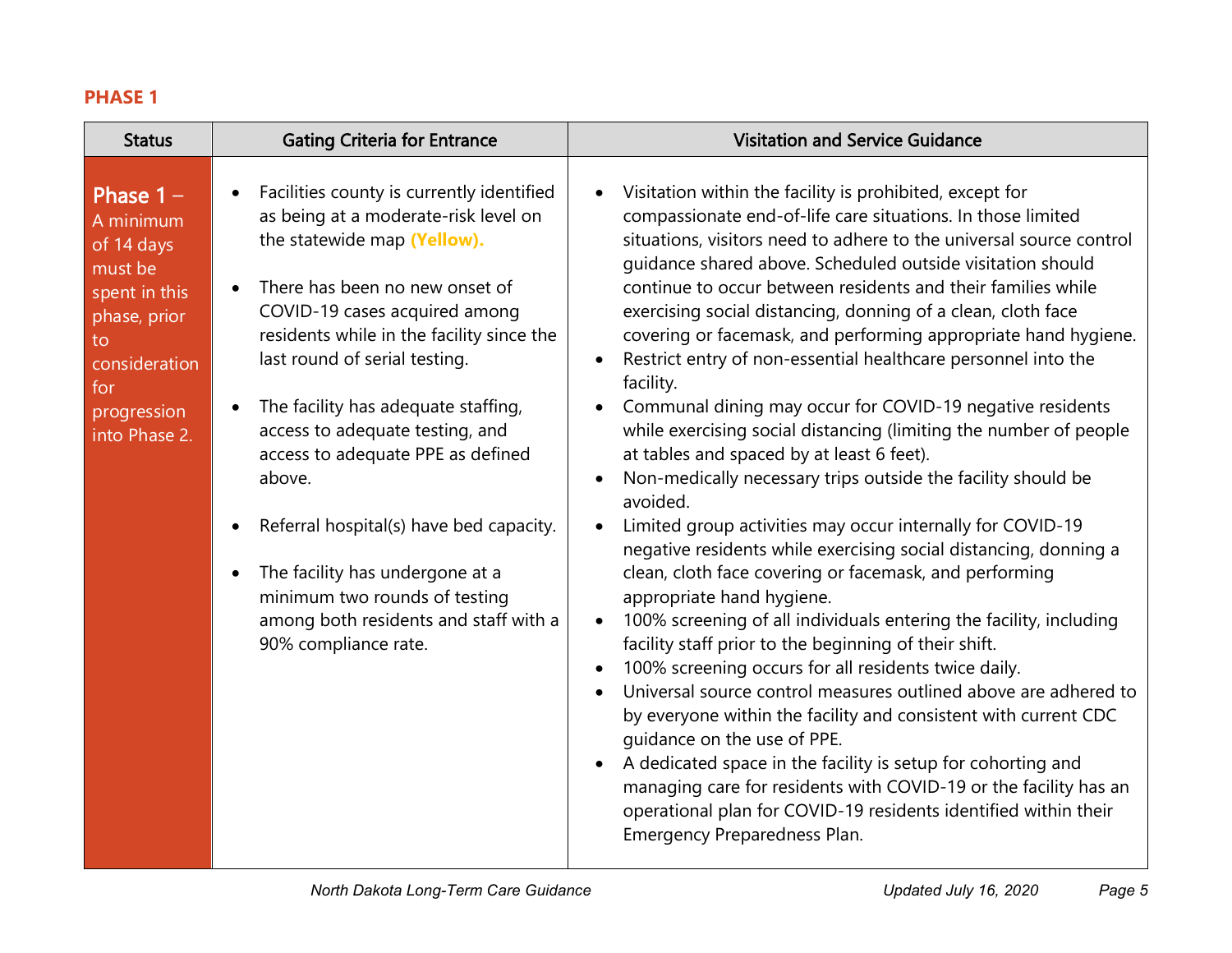#### **PHASE 2**

| <b>Status</b>                                                                                                                                    | <b>Gating Criteria for Entrance</b>                                                                                                                                                                                                                                                                                                                                                                                                                                                                                                                                                                      | <b>Visitation and Service Guidance</b>                                                                                                                                                                                                                                                                                                                                                                                                                                                                                                                                                                                                                                                                                                                                                                                                                                                                                                                                                                                                                                                                                                                                                                                                                                                                                                                                                                                                                                                                                                                                                                                                                                                                                                                                                                                                                                                                                                                                        |
|--------------------------------------------------------------------------------------------------------------------------------------------------|----------------------------------------------------------------------------------------------------------------------------------------------------------------------------------------------------------------------------------------------------------------------------------------------------------------------------------------------------------------------------------------------------------------------------------------------------------------------------------------------------------------------------------------------------------------------------------------------------------|-------------------------------------------------------------------------------------------------------------------------------------------------------------------------------------------------------------------------------------------------------------------------------------------------------------------------------------------------------------------------------------------------------------------------------------------------------------------------------------------------------------------------------------------------------------------------------------------------------------------------------------------------------------------------------------------------------------------------------------------------------------------------------------------------------------------------------------------------------------------------------------------------------------------------------------------------------------------------------------------------------------------------------------------------------------------------------------------------------------------------------------------------------------------------------------------------------------------------------------------------------------------------------------------------------------------------------------------------------------------------------------------------------------------------------------------------------------------------------------------------------------------------------------------------------------------------------------------------------------------------------------------------------------------------------------------------------------------------------------------------------------------------------------------------------------------------------------------------------------------------------------------------------------------------------------------------------------------------------|
| Phase $2 -$<br>A minimum<br>of 14 days<br>must be<br>spent in this<br>phase, prior<br>to<br>consideration<br>for<br>progression<br>into Phase 3. | Facilities county is currently identified<br>as being at a low-risk level on the<br>statewide map (Green).<br>There has continued to be no new<br>onset of COVID-19 cases acquired<br>among residents while in the facility<br>throughout Phase 1.<br>The facility continues to have<br>adequate staffing, access to adequate<br>testing, and access to adequate PPE<br>as defined above.<br>Referral hospital(s) continue to have<br>bed capacity.<br>The facility has undergone an<br>$\bullet$<br>additional round of serial testing<br>among both residents and staff with<br>a 90% compliance rate. | Visitation within the facility may now begin at scheduled intervals<br>$\bullet$<br>with only one visitor per resident at a time. An exception to the<br>threshold of one visitor per resident would be made for<br>compassionate end-of-life care situations. In all visitation<br>scenarios, continued adherence to the universal source control<br>guidance shared above is necessary. Scheduled outside visitation<br>may also continue as previously identified in Phase 1.<br>Allow entry of limited numbers of non-essential healthcare<br>$\bullet$<br>personnel, as determined necessary by the facility, while exercising<br>the universal source control measures shared above.<br>Communal dining may advance for COVID-19 negative residents<br>with decreased social distancing requirements (tables spaced by 6<br>feet, but seating per table is now increased to normal capacity).<br>Non-medically necessary trips outside the building may occur with<br>$\bullet$<br>utilization of universal source control measures<br>Group activities may occur, both internally and externally for<br>COVID-19 negative residents, while donning a clean, cloth face<br>covering or facemask and performing appropriate hand hygiene<br>for groups of less than 10 residents. Larger groups remain as prior.<br>100% screening continues for all individuals entering the facility,<br>$\bullet$<br>including facility staff prior to the beginning of their shift.<br>100% screening occurs for all residents at least daily.<br>$\bullet$<br>Universal source control measures outlined above are adhered to<br>$\bullet$<br>by everyone within the facility and consistent with current CDC<br>quidance on the use of PPE.<br>A dedicated space in the facility is setup for cohorting and<br>managing care for residents with COVID-19 or the facility has an<br>operational plan for COVID-19 residents identified within their<br>Emergency Preparedness Plan. |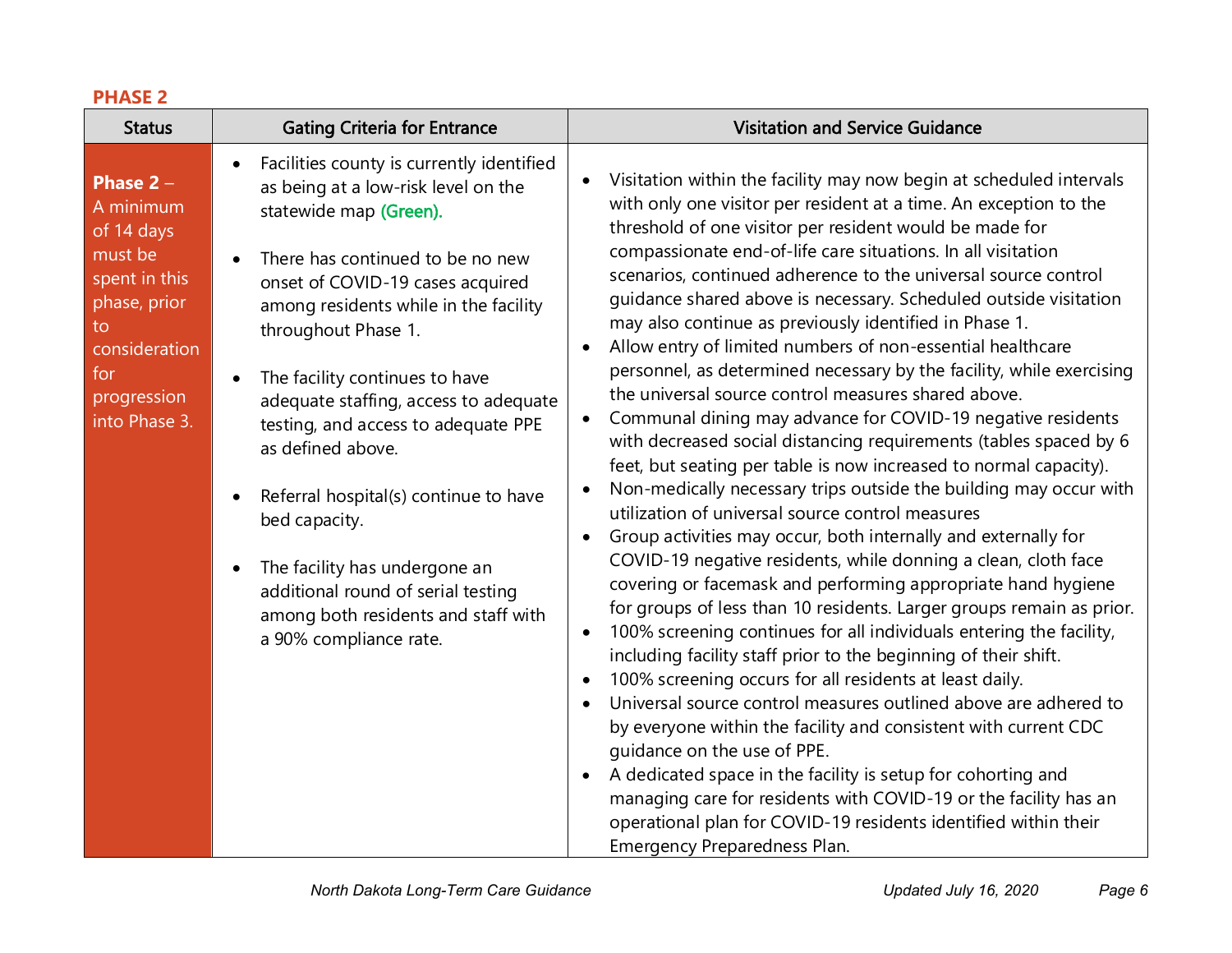#### **PHASE 3**

| <b>Status</b>  | <b>Gating Criteria for Entrance</b>                                                                                                                                                                                                                                                                                                                                                                                                                                                                                                                                                                                                                | <b>Visitation and Service Guidance</b>                                                                                                                                                                                                                                                                                                                                                                                                                                                                                                                                                                                                                                                                                                                                                                                                                                                                                                                                                                                                                                                                                                                                                                                                                                                                                                                                                                                                                                                                                                                                                                                                                                                                                                                                                                                                                                   |
|----------------|----------------------------------------------------------------------------------------------------------------------------------------------------------------------------------------------------------------------------------------------------------------------------------------------------------------------------------------------------------------------------------------------------------------------------------------------------------------------------------------------------------------------------------------------------------------------------------------------------------------------------------------------------|--------------------------------------------------------------------------------------------------------------------------------------------------------------------------------------------------------------------------------------------------------------------------------------------------------------------------------------------------------------------------------------------------------------------------------------------------------------------------------------------------------------------------------------------------------------------------------------------------------------------------------------------------------------------------------------------------------------------------------------------------------------------------------------------------------------------------------------------------------------------------------------------------------------------------------------------------------------------------------------------------------------------------------------------------------------------------------------------------------------------------------------------------------------------------------------------------------------------------------------------------------------------------------------------------------------------------------------------------------------------------------------------------------------------------------------------------------------------------------------------------------------------------------------------------------------------------------------------------------------------------------------------------------------------------------------------------------------------------------------------------------------------------------------------------------------------------------------------------------------------------|
| <b>Phase 3</b> | Facilities county is currently identified<br>as being at the new normal level on<br>the statewide map (Blue).<br>There has continued to be no new<br>$\bullet$<br>onset of COVID-19 cases acquired<br>among residents while in the facility<br>throughout Phase 2.<br>The facility continues to have<br>$\bullet$<br>adequate staffing, access to adequate<br>testing, and access to adequate PPE<br>as defined above.<br>Referral hospital(s) continue to have<br>$\bullet$<br>bed capacity.<br>The facility has undergone an<br>$\bullet$<br>additional round of serial testing<br>among both residents and staff with<br>a 90% compliance rate. | Internal visitation is opened further with facility set visiting hours<br>$\bullet$<br>and no more than 3 visitors per resident at a time. All visitors are<br>required to undergo screening upon entrance to the facility and<br>adhere to the universal source control guidance shared above.<br>Allow entry of additional non-essential healthcare personnel, while<br>exercising the universal source control measures shared above.<br>Communal dining may resume as prior to COVID-19, with a<br>$\bullet$<br>facemask or a clean, cloth face covering being worn by resident's<br>when traveling to/from the dining room.<br>Non-medically necessary trips outside the building may continue<br>with the utilization of universal source control measures among<br>both residents and staff.<br>Group activities may resume as prior to COVID-19, with a facemask<br>$\bullet$<br>or a clean, cloth face covering being worn by all participants.<br>100% screening continues for all individuals entering the facility,<br>$\bullet$<br>including facility staff prior to the beginning of their shift.<br>100% screening continues for all residents daily.<br>$\bullet$<br>Universal source control measures outlined above are adhered to<br>by everyone within the facility and consistent with current CDC<br>guidance on the use of PPE.<br>A dedicated space in the facility is setup for cohorting and<br>٠<br>managing care for residents with COVID-19 or the facility has an<br>operational plan for COVID-19 residents identified within their<br>Emergency Preparedness Plan.<br>Once in Phase 3, ongoing serial testing among both residents and<br>$\bullet$<br>staff with a 90% compliance rate will initially occur every two<br>weeks for 30 days, after which time reevaluation will occur on an<br>individual basis with the VP3 task force. |